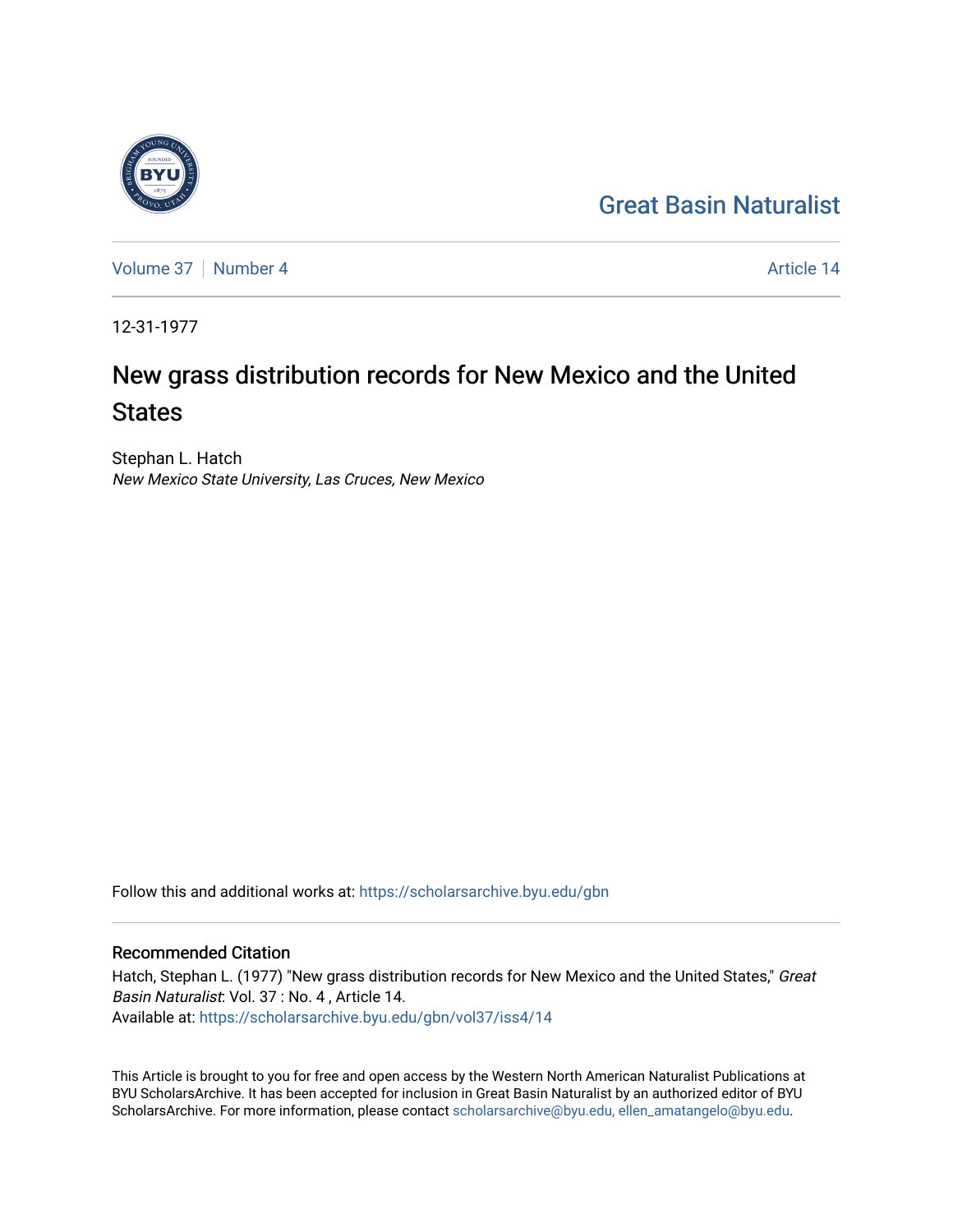## NEW GRASS DISTRIBUTION RECORDS FOR NEW MEXICO AND THE UNITED STATES'

#### Stephan L. Hatch<sup>2</sup>

Abstract.— New distribution records are given for <sup>13</sup> grasses now found in New Mexico. One of these, Urochloa panicoides Beauv., is a new distribution record for the United States.

Recent collections have revealed the oc currence of <sup>13</sup> taxa new to New Mexico and one taxon new to the United States. These occurrences are extensions to the known distributions of these species as re corded by Hitchcock (1951) and Gould (1951, 1975a, 1975b). A recent checklist for New Mexico by Martin and Castetter (1970) was used for grass distribution records for the State of New Mexico. Voucher speci mens for these new records have been de posited in the New Mexico State University Herbarium (NMC).

#### Brachiaria ciliatissima (Buckl.) Chase

Eddy Co.: Thirty-two km east of Carls bad, Sandia Radioactive Waste Storage Project, 18 September 1976, Wilson sn. (NMC). This collection is a new record for New Mexico. The species has been reported on sandy soils in Arkansas, Oklahoma, and Texas (Gould 1975b).

#### Bromus diandrus Roth

Catron Co.: Eight km west of Glenwood, elevation 2621 m, 17 October 1976, Stock man sn. (NMC). This is a new record for New Mexico. Previously reported from Ari zona (Gould 1956) and Texas (Gould 1975b).

Grant Co.: Locally abundant 25 km west of Silver City, 25 April 1977, Bodenchuk 20 (NMC).

#### Bromus mollis L.

Dona Ana Co.: Infrequent <sup>I</sup> km south of the junction of University Ave. and Interstate 25, elevation 1189 m, 4 March 1977,

Kolo 7 (NMC). Growing between the fron tage road and the golf course in Las Cruces. This is a new record for New Mexico. Previously reported from Arizona (Gould 1956) and Texas (Gould 1975b).

#### Bromus rubens L.

Dona Ana Co.: Locally abundant on roadsides at the junction of Interstate 25 and highway 70 N.E. of Las Cruces, 10 April 1977, *Hatch 2399* (NMC). This collection is <sup>a</sup> new distribution record for New Mexico. This introduced species has been reported from the adjacent states of Arizona (Gould, 1951) and Texas (Gould 1975a).

Otero Co.: Locally abundant on disturbed sites, <sup>1</sup> km south of the White Sands Missile Range, 5 March 1976, Williams sn. (NMC).

#### Eremopyron triticeum (Gaertn.) Nevski

San Juan Co.: Locally abundant as a roadside weed, 4.7 km east of Shiprock along highway 55, 12 August 1976, Hatch 2242 (NMC). This collection is <sup>a</sup> new re cord for New Mexico. This introduced species from southern Russia has been reported in Montana, Idaho, and Washington (Hitch cock 1951) and collected in Utah's Box El der County and Emery County.

#### Muhlenhergia villosa Swallen

Otero Co.: Rare in a small patch, east of Orogrande on Otero Mesa, 24 September 1976, Spellenberg 4565 (NMC). This collection is <sup>a</sup> new record for New Mexico. The taxon was previously reported as endemic to Texas (Gould 1975b).

Journal Article 639, Agricultural Experiment Station, New Mexico State University, Las Cruces, New Mexico, 88003.

<sup>&#</sup>x27;Assistant Professor. Department of Animal and Range Sciences, New Mexico State University, Las Cruces, New Mexico, 88003.